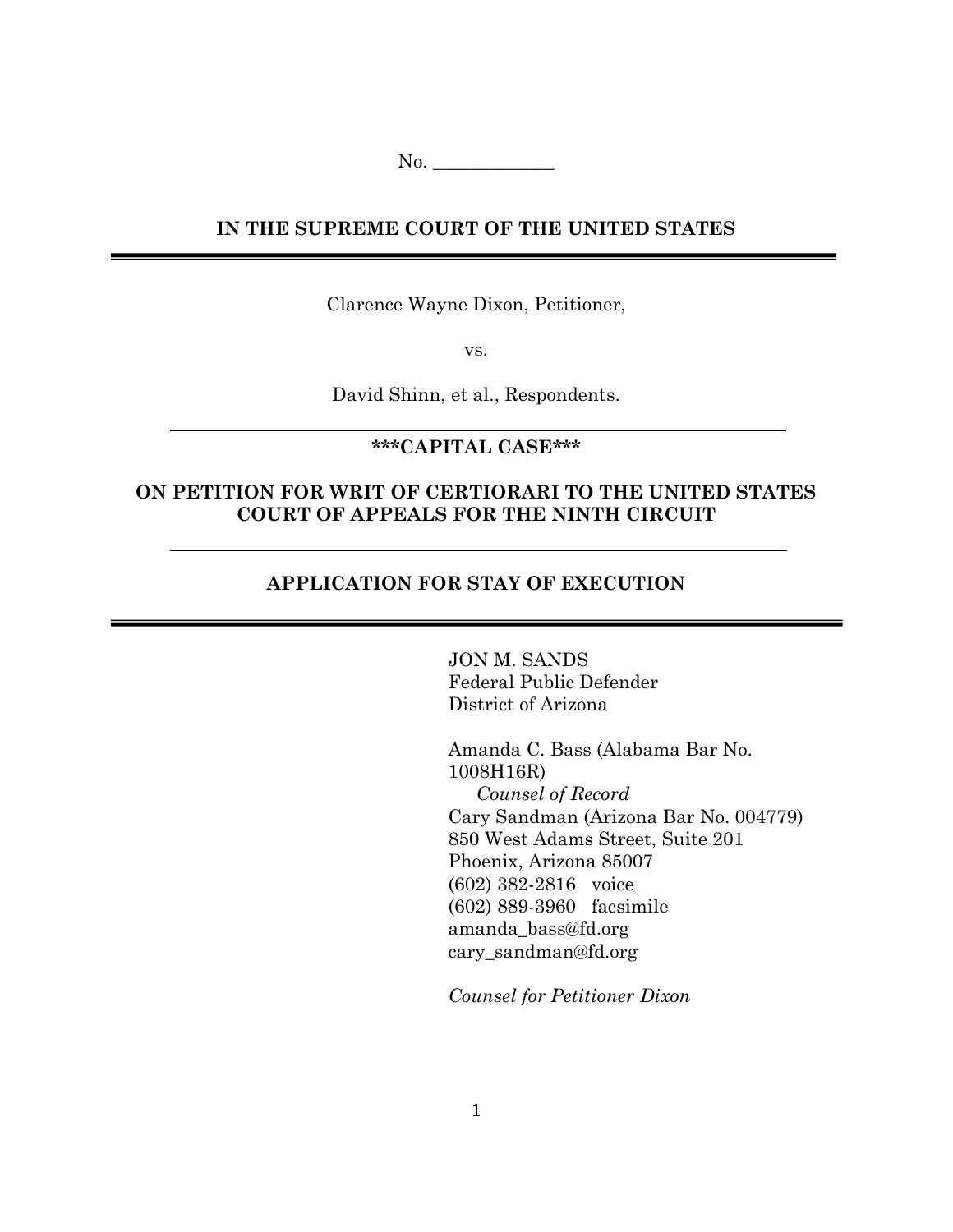To the Honorable Elena Kagan, Associate Justice of the Supreme Court of the United States and Circuit Justice for the Ninth Circuit:

The State of Arizona has scheduled the execution of Clarence Wayne Dixon for **May 11, 2022, at 10:00 a.m., Pacific time**. Pursuant to 28 U.S.C. § 2101(f) and Supreme Court Rule 23, Dixon respectfully requests a stay of execution pending consideration and disposition of the petition for a writ of certiorari filed along with this application for stay.

#### **PROCEDURAL BACKGROUND**

On April 5, 2022, the Arizona Supreme Court issued a warrant of execution scheduling Dixon's execution for May 11, 2022. Warrant of Execution, State of Arizona v. Clarence Wayne Dixon, No. CR-08-0025-AP (Ariz. Apr. 5, 2022); *see also* Ariz. R. Crim. P. 31.23(c). On April 8, 2022, undersigned counsel filed in the Pinal County Superior Court a motion to determine Dixon's mental competency to be executed pursuant to A.R.S. § 13-4021 *et seq*. (Pinal ROA 44.) That same day, the Pinal County Superior Court found the motion timely and that Dixon made "the minimum required showing" that reasonable grounds exist for a hearing pursuant to *Ford v. Wainwright*, 477 U.S. 399 (1986). (Pinal ROA 43.) The court scheduled a hearing on Dixon's *Ford* claim under A.R.S. § 13-4022(C) and ordered that he be evaluated by two experts, one nominated by the State and the other by Dixon.

The hearing on Dixon's *Ford* claim was held on May 3, 2022, concluding that afternoon at approximately 3:30 p.m. Close to midnight on May 4, 2022, the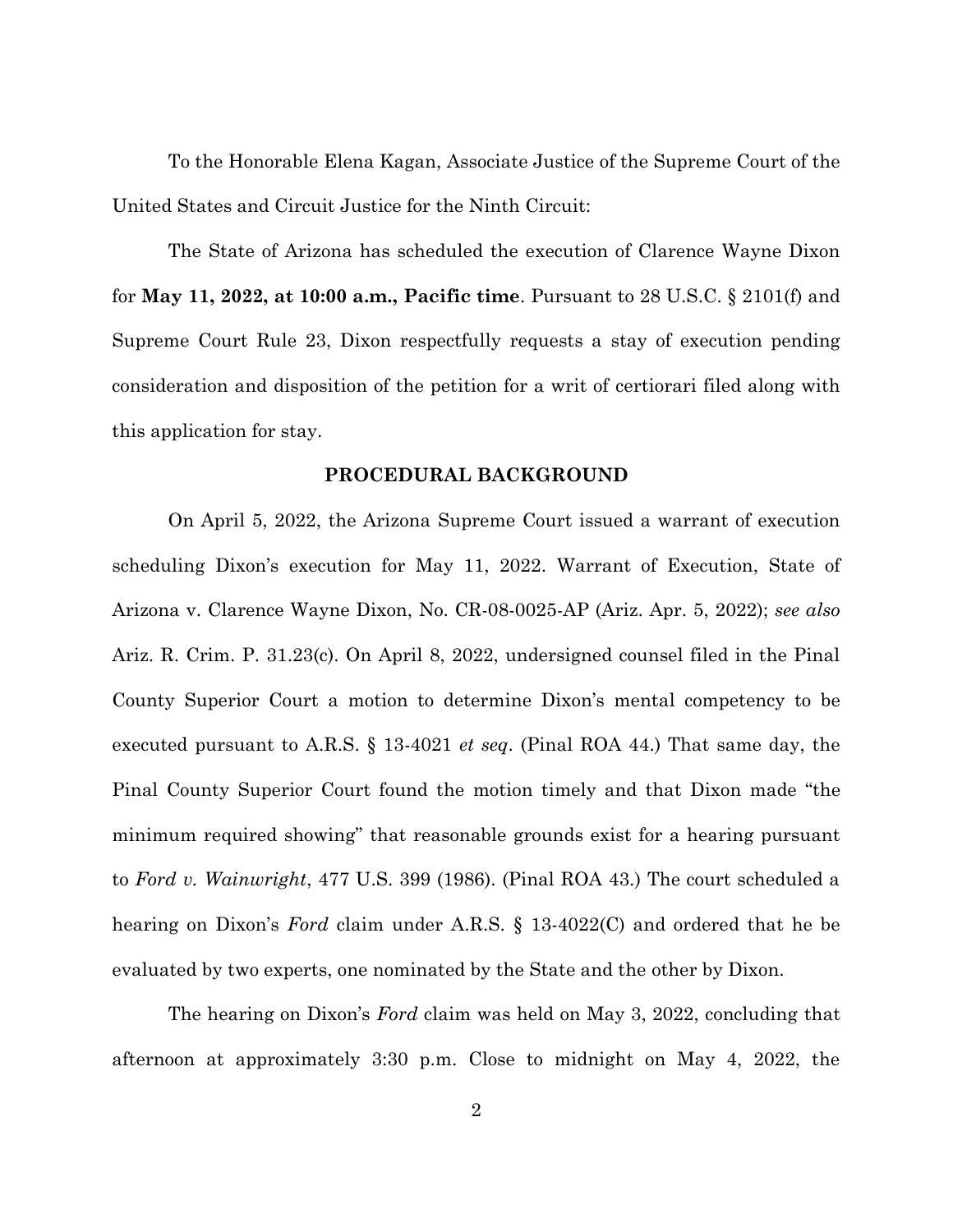superior court issued its ruling. (Pinal ROA 8.) It found—contrary to the testimony of the State's only expert—that Dixon "has a mental disorder or mental illness of schizophrenia." (Pinal ROA 8 at 2.) It also noted evidence of "arguably delusional thinking concerning the Defendant's rational understanding" of the reason for his execution. (Pinal ROA 8 at 3.) It concluded that Dixon had failed to rebut the presumption of competence by either clear and convincing evidence or by a preponderance, but also that whether Dixon had shown incompetence by a preponderance of the evidence "is a much closer question." (Pinal ROA 8 at 5.)

Dixon received the complete transcript of the hearing on May 5, 2022. On May 7, 2022, Dixon filed in the Arizona Supreme Court a petition for special action review of the superior court's denial of his *Ford* claim pursuant to A.R.S. § 13- 4022(I). Petition for Special Action, *Clarence Wayne Dixon v. Hon. Robert Carter Olson*, No. CV-22-0117 (Ariz. May 7, 2022). On May 9, 2022, the Arizona Supreme Court declined to accept jurisdiction over Dixon's petition. Order, *Dixon v. Hon. Robert Carter Olson*, No. CV-22-0117 (Ariz. May 9, 2022).

Also on May 9, 2022, Dixon filed in the United States District Court for the District of Arizona a Petition for Writ of Habeas Corpus challenging his competency to be executed under *Ford* and a Motion for Stay of Execution. (Dist. Ct. ECF No. 86.) The district court denied relief on May 10, 2022. (Dist. Ct. ECF No. 96.) It did so consequent to its significantly expedited review of his habeas petition (which occurred in less than 24 hours) and after denying Dixon the right to reply in support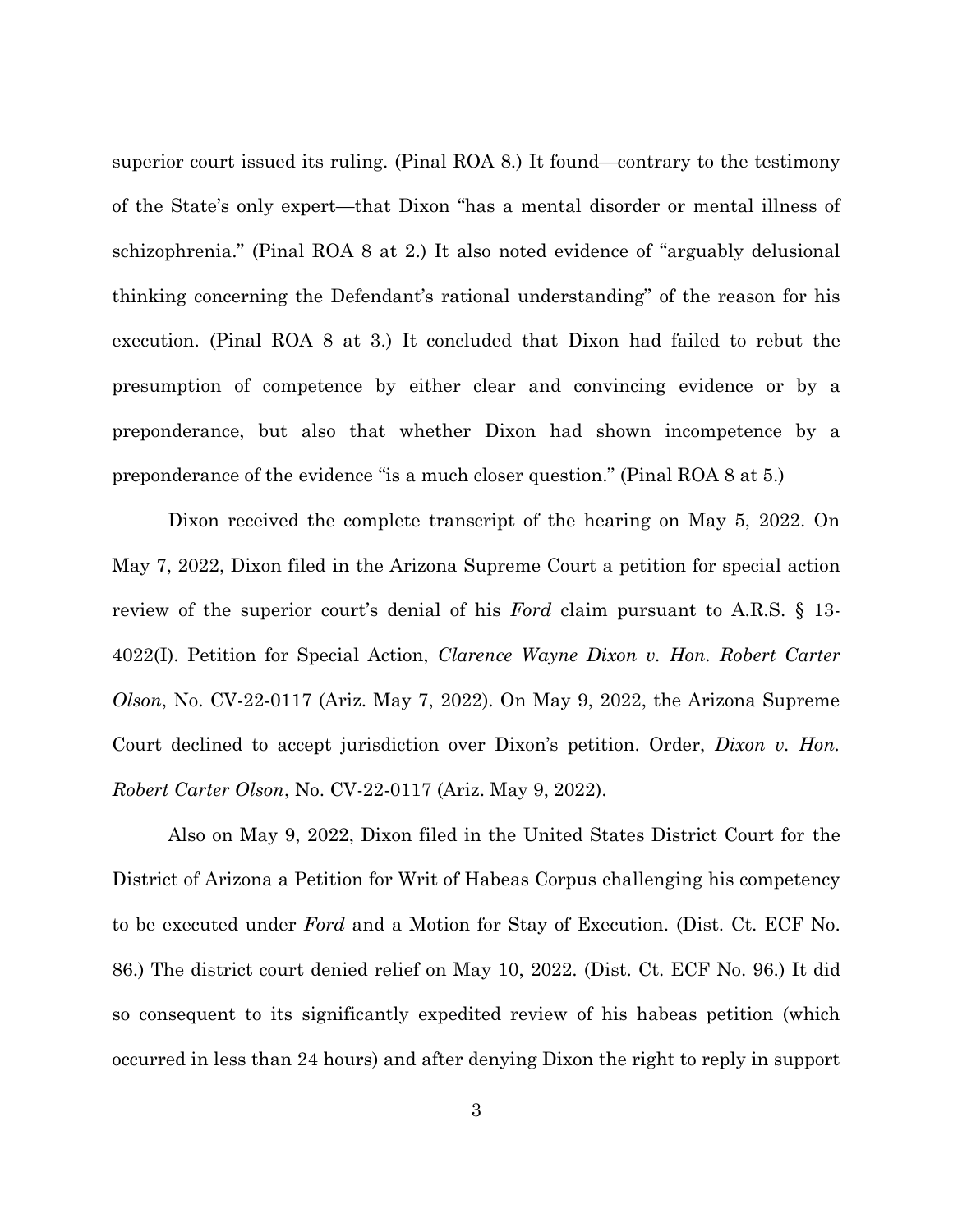of the Eighth Amendment claim raised therein. *Compare* Rule 1, Rules Governing Section 2254 Cases in the United States District Courts ("Habeas Rules") ("These rules govern a petition for a writ of habeas corpus filed in a United States district court under 28 U.S.C. § 2254 by: (1) a person in custody under a state-court judgment who seeks a determination that the custody violates the Constitution, laws, or treaties of the United States[.]"), *and* Habeas Rule 5(e) (providing that "[t]he petitioner may file a reply to the respondent's answer or other pleading[]"), *with* Dist. Ct. ECF No. 88 (finding that "[b]ecause Dixon's execution is scheduled to take place in less than 48 hours, . . . [d]ue to the expedited nature of the request, the Court will not permit a reply  $\vert \vert$ "). In short-circuiting Dixon's right to full and fair habeas review of his concededly timely and newly-ripe *Ford* claim, the district court abused its discretion.

On the morning of May 10, 2022, Dixon filed an appeal to the Ninth Circuit Court of Appeals and moved the court for a stay of execution. (9th Cir. ECF No. 7.) That afternoon, the Ninth Circuit held oral argument and subsequently affirmed the denial of Dixon's habeas petition and motion to stay his execution. (9th Cir. ECF No. 15-1.) Dixon filed a petition for panel and/or en banc rehearing (9th Cir. ECF No. 17), which was denied on May 10, 2022 (9th Cir. ECF No. 18).

#### **REASONS FOR GRANTING THE APPLICATION**

In deciding whether to grant a stay of execution pending appeal, the Court considers four factors: "(1) whether the stay applicant has made a strong showing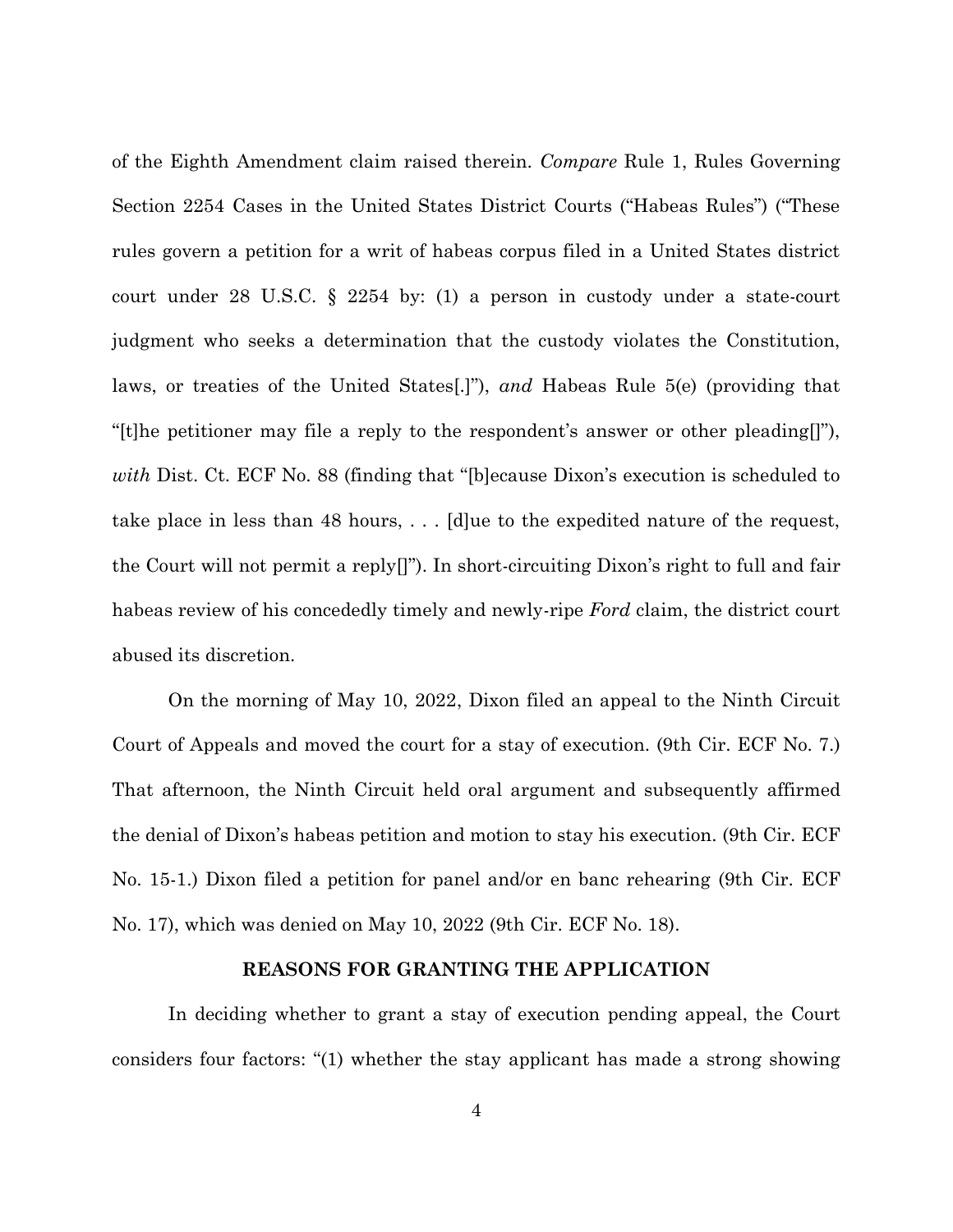that he is likely to succeed on the merits; (2) whether the applicant will be irreparably injured absent a stay; (3) whether issuance of the stay will substantially injure the other parties interested in the proceeding; and (4) where the public interest lies." *Nken v. Holder*, 556 U.S. 418, 434 (2009) (quoting *Hilton v. Braunskill*, 481 U.S. 770, 776 (1987)); *see also Hill v. McDonough*, 547 U.S. 573, 584 (2006) (similar). As set forth below, these factors weigh in favor of staying Dixon's execution.

## **A. Dixon is likely to succeed on the merits**

First, Dixon has made a strong showing that he is likely to succeed on the merits of his claim that he is incompetent to be executed under *Ford*. As demonstrated in his petition for a writ of certiorari, Dixon suffers from a severe mental illness, schizophrenia with paranoid ideations the hallmark of which is delusional and contaminated thought content. As a result of this psychotic illness, Dixon has experienced long-standing hallucinations and persecutory delusions, and consequently does not have a rational understanding of why the State is attempting to execute him. *See Panetti v. Quarterman*, 551 U.S. 930, 958 (2007); *see also Ford*, 477 U.S. at 409. In its order denying Dixon's *Ford* claim, the state court contravened and unreasonably applied the *Panetti* standard. (Dist. Ct. ECF No. 86, Section IV.)

The state court also based its denial on unreasonable factual determinations, including by inexplicably ignoring the report and testimony of Dixon's psychiatric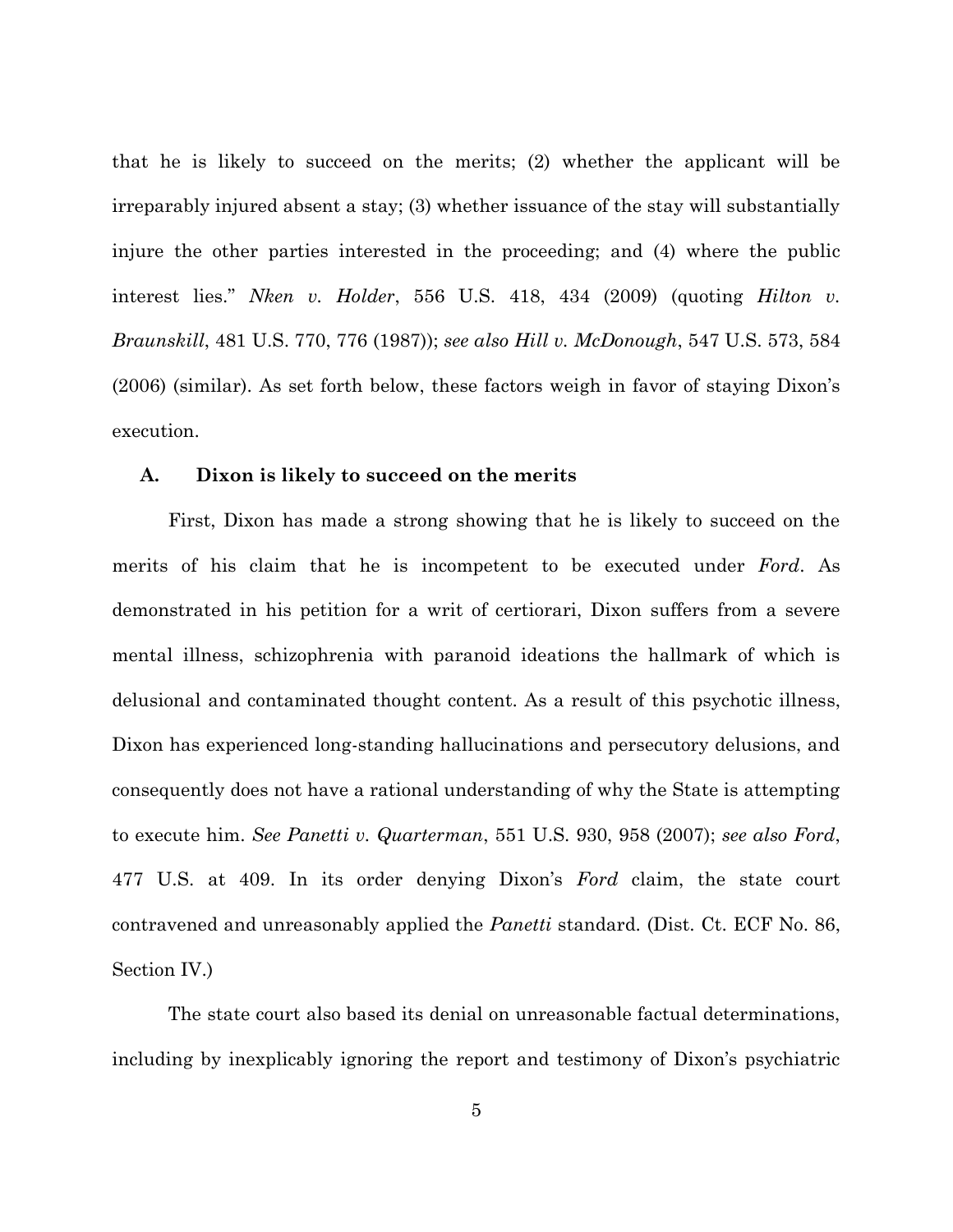expert, Lauro Amezcua-Patino, M.D., and instead relying on cherrypicked observations from the State's expert, Carlos Vega, Psy.D., who conducted his evaluation of Dixon in 70 minutes over video; admitted never asking Dixon why he believed he was being executed (the critical question under *Panetti*); testified that he disagreed with and capriciously refused to apply the DSM-5 diagnostic criteria for schizophrenia, delusions, and persecutory delusions; and failed to apply the DSM-5 diagnostic criteria to his own diagnosis of antisocial personality disorder. (Dist. Ct. ECF No. 86, Sections III–IV.) Dr. Vega then topped his testimony off with an admission that he had done "very little" research to determine what is required to perform an evaluation to determine whether a prisoner is competent to be executed, and he misstated the standard for competency as "just a question of you know connecting this murder to the execution." (Tr. 05/03/2022 p.m. at 101.) But *Panetti* makes it clear that a prisoner's *awareness* of the crime and punishment is insufficient to establish competency; rather, the prisoner must rationally understand the meaning and purpose of his execution. 551 U.S. 959–60. Dr. Vega also testified that Dixon has a rational understanding of the State's reasons for his execution based, in part, on Dixon's pro se writings, despite admitting that he "didn't read" and "just barely  $\Box$  looked at" them. (Tr. 05/03/2022 p.m. at 93.)

The record of the *Ford* proceedings leaves no room for doubt that the state court's denial of Dixon's *Ford* claim contravened and unreasonably applied *Panetti*, and was based on unreasonable factual determinations, disentitling that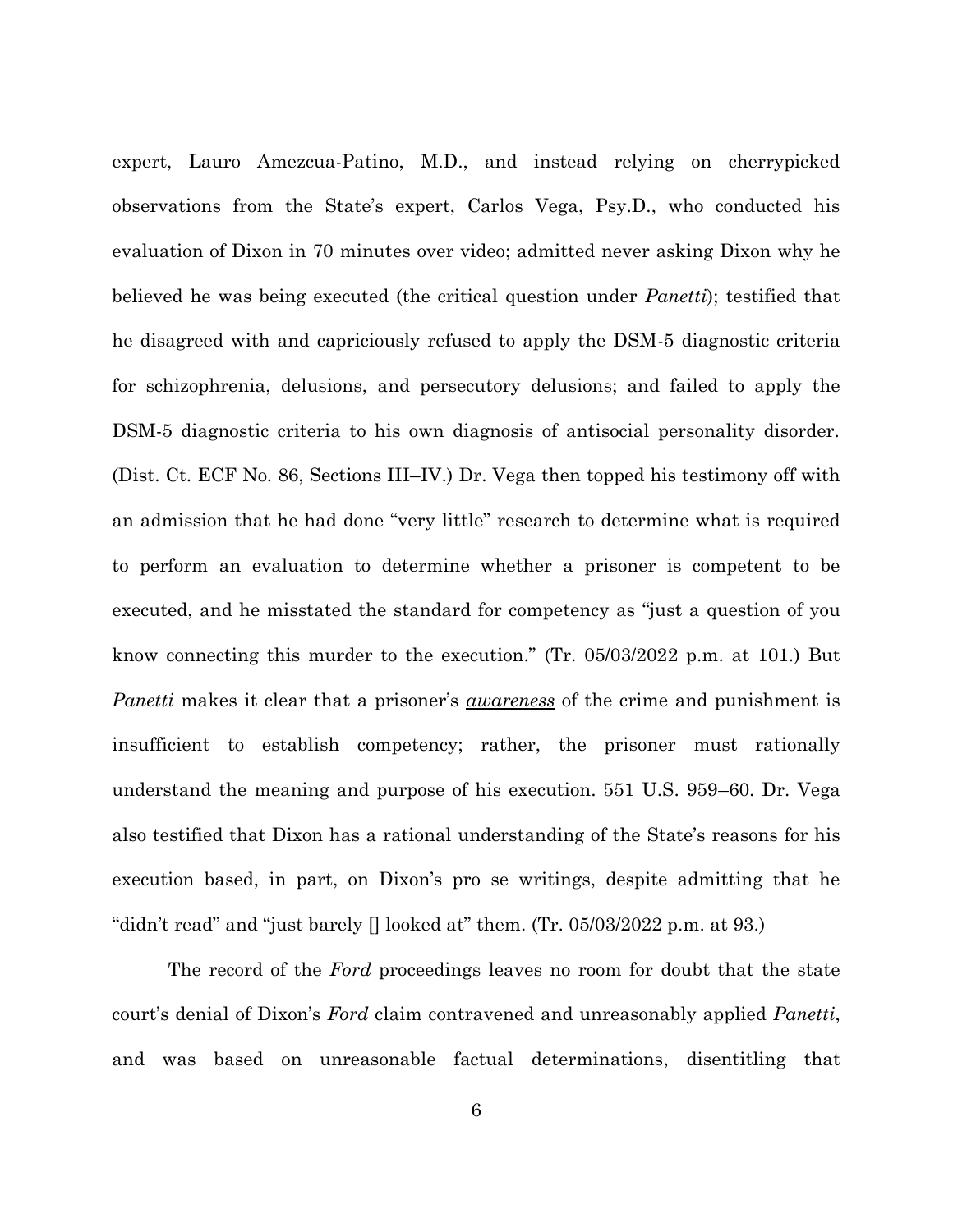adjudication to deference under  $\S$  2254(d)(1) and (2). And because the State failed to rebut the overwhelming evidence demonstrating that Dixon does not rationally understand the State's reasons for his execution as a function of the delusional thought content to which his schizophrenic illness gives rise, Dixon is likely to succeed on the merits of his *Ford* claim on de novo review. (Dist. Ct. ECF No. 86, Sections III–IV.)

As detailed in Dixon's concurrently filed petition for a writ of certiorari, Dixon's paranoid schizophrenia—a psychotic illness diagnosed by clinical and forensic psychiatrist Dr. Amezcua-Patino, and which the superior court found proved by clear and convincing evidence—causes Dixon to experience hallucinations and persecutory delusions, including that the state and federal judiciaries are conspiring to execute him in order to save state agencies from political embarrassment related to his meritless claim against the Northern Arizona University ("NAU") police department. Both experts at the hearing, including the State's expert, Dr. Vega, admitted that Dixon fixates on a "deluded notion that the government has refused to agree with his legal argument, not because his argument is not sound but rather the government is afraid of the consequences of admitting they are wrong." (Hearing Ex. 31 at 6.) Both experts also agreed that Dixon has no memory of the crime for which he was sentenced to death. (Hearing Ex. at 6; Tr. 05/03/2022 p.m. at 10–12.)

At the hearing, Dr. Vega testified that he never asked Dixon why he believes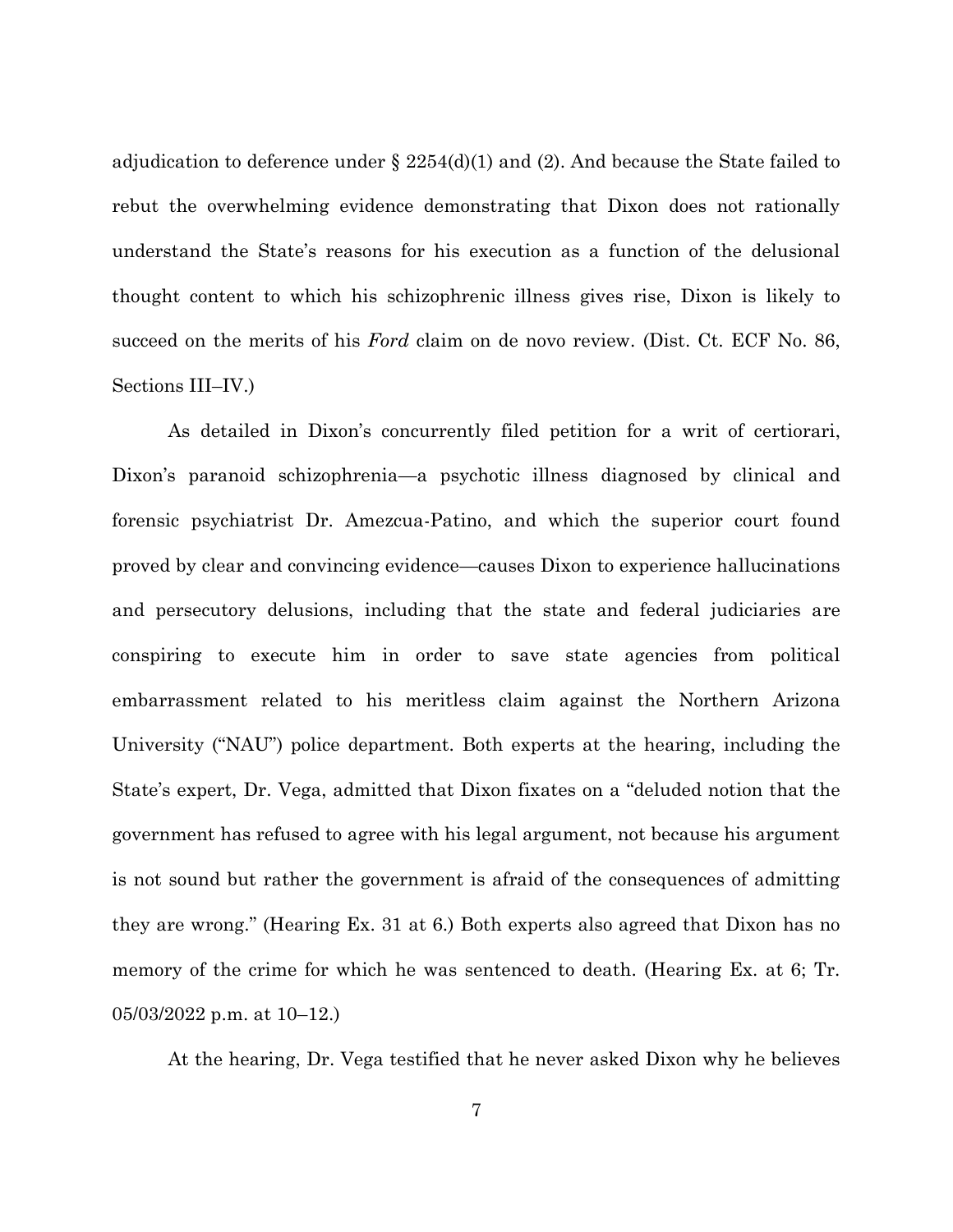he is being executed, explaining, "I really didn't have to ask him what he believed" because "I just did not think it was necessary." (Tr. 05/03/2022 p.m. at 100–01.) Dr. Vega also testified that Dixon's delusions meet the DSM-5 criteria for delusions, but that he believed the DSM-5 definition of a "delusion" was incorrect and therefore Dixon is not delusional. (Tr. 05/03/2022 p.m. at 70–77.) Dr. Vega testified that the DSM-5 definition of "persecutory delusions" is likewise incorrect because it "watered down the definition of delusions[.]" (Tr. 05/03/2022 p.m. at 77.) Dr. Vega stated that Dixon shows no signs of schizophrenia, despite acknowledging that Dixon was consistently diagnosed with schizophrenia by various psychiatrists and psychologists over the span of four decades, and despite admitting that Dixon satisfied the DSM-5 criteria for the illness. (Tr. 05/03/2022 p.m. at 77–85.) Instead, Dr. Vega diagnosed Dixon with antisocial personality disorder (ASPD), even though he admitted that Dixon did not satisfy the DSM-5 criteria for that diagnosis. (Tr. 05/03/2022 p.m. at 87–91.) And while Dr. Vega pointed to Dixon's writings as evidence of his rational understanding and thus mental competency, he also admitted that he "just barely" read them. (Tr. 05/03/2022 p.m. at 93.)

When asked by counsel for the State, "[D]oes what Dixon's specific diagnosis is, ultimately affect your opinion about whether he has a rational understanding of the state' reason for his execution?" Dr. Vega responded, "Yeah, of course it does." (Tr. 05/03/2022 p.m. at 43.) Dr. Vega then went on to testify that Dixon's primary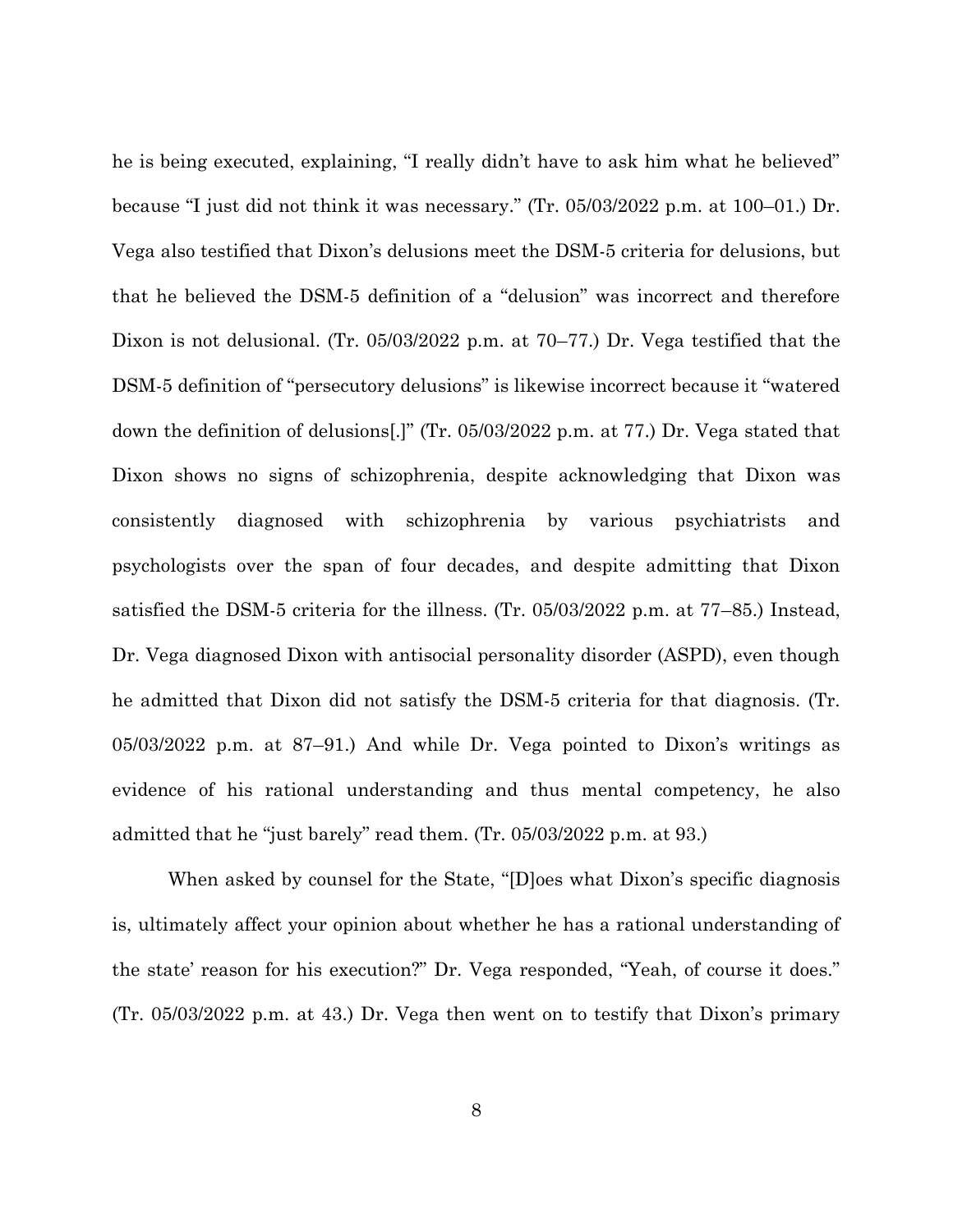diagnosis is antisocial personality disorder ("ASPD").<sup>1</sup> (Tr. 05/03/2022 p.m. at 43.)

Rejecting Dr. Vega's ASPD diagnosis and non-diagnosis of schizophrenia, the superior court found that Dixon proved by clear and convincing evidence that he "has a mental disorder or mental illness of schizophrenia[.]" (Pinal ROA 8 at 2.) Nevertheless, the court inexplicably found testimony presented from Dr. Vega "persuasive" and relied on that testimony to find that Dixon could not meet his burden to demonstrate that he is not competent to be executed. (Pinal ROA 8 at 4.) The superior court's reliance on Dr. Vega's observation that Dixon has a rational understanding of the State's reasons for his execution is also objectively unreasonable because Dr. Vega testified that Dixon's "specific diagnosis [] ultimately affect[s his] opinion about whether he has a rational understanding of the State's reason for his execution[]" (Tr. 05/03/2022 p.m. at 43), and the superior court found Dr. Vega's non-diagnosis of schizophrenia erroneous (Pinal ROA 8 at 2).

<sup>1</sup> Dr. Vega also testified that he disagreed with the diagnosis of schizophrenia, but if that diagnosis were correct, it would be "comorbid to the principle [sic] diagnosis of a personality disorder[.]" (Tr. 05/03/2022 p.m. at 77.) When confronted with the DSM-5 diagnostic criteria for antisocial personality disorder, which demonstrates that schizophrenia cannot be comorbid to antisocial personality disorder, Dr. Vega had no coherent response. (Tr. 05/03/2022 p.m. at 91– 92.) *See also e.g.*, *Rogers v. Dzurenda*, 25 F.4th 1171, 1188 (9th Cir. 2022) (". . .[I]t was accepted at the time of Rogers's trial that a diagnosis of schizophrenia preempts, or precludes, a diagnosis of ASPD. This information was readily available in the ASPD section of the DSM-III. . . . As Dr. Molde later testified at the evidentiary hearing before the district court, ASPD by definition requires a normal mental status examination. The preemption line of questioning was important because Dr. Gutride diagnosed Rogers with ASPD, but his reports described symptoms consistent with schizophrenia, and therefore symptoms that were inconsistent with the normal mental status examination that ASPD requires.").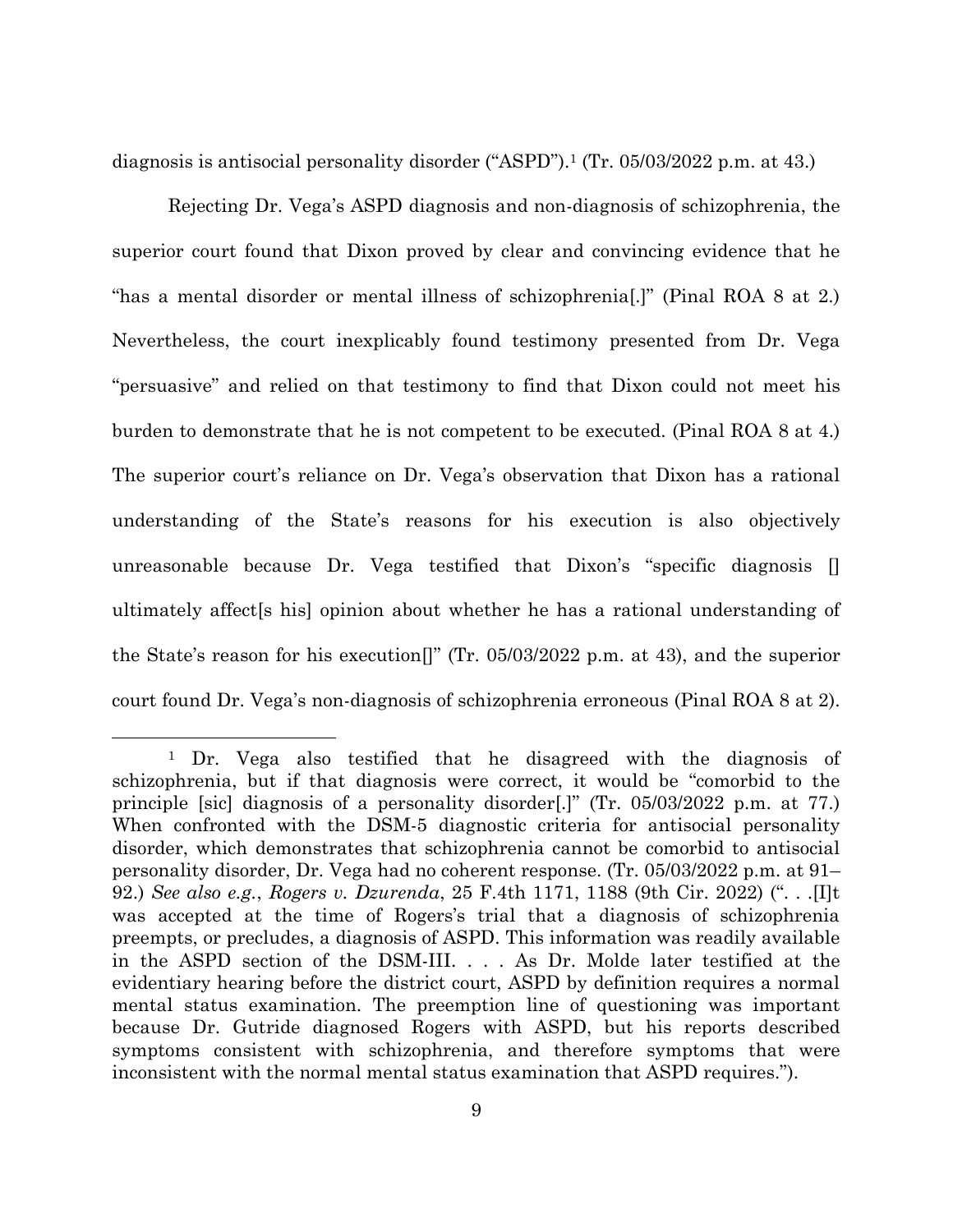By Dr. Vega's own admission, if his non-diagnosis of schizophrenia was erroneous, then his related opinion about whether Dixon rationally understands the State's reasons for his execution cannot be relied upon. (Tr. 05/03/2022 p.m. at 43.)

While acknowledging *Panetti*'s standard, the superior court failed to correctly apply it. (Pinal ROA 8 at 2–4.) In finding Dixon's mental competency claim unproved, the court relied on statements from Dixon that reflected his awareness that the State says it "want[s] to kill me for murder[.]" (Pinal ROA 8 at 2–4.) But that is precisely the "too restrictive" inquiry that this Court rejected in *Panetti*. 551 U.S. at 956–58. Dixon's awareness of the State's rationale does not show he has a rational understanding of it. *Id.* at 958–59 ("The potential for a prisoner's recognition of the severity of the offense and the objective of community vindication are called into question, . . . if a prisoner's mental state is so distorted by mental illness that his awareness of the crime and punishment has little or no relation to the understanding of those concepts shared by the community as a whole.").

The superior court also characterized Dixon's reaction to the judiciary's denial of his legal claims as suggesting only his perception of judicial "bias." (Pinal ROA 8 at 2–4.) But that Dixon believes there is judicial bias is irrelevant to the critical question of whether Dixon's perception of bias is grounded in reality. The evidence shows it is not: the judges in Arizona are not, as Dixon believes, orchestrating his execution as part of a coverup for the NAU police's illegal investigative, arrest, and DNA collection activities back in 1985 all in order to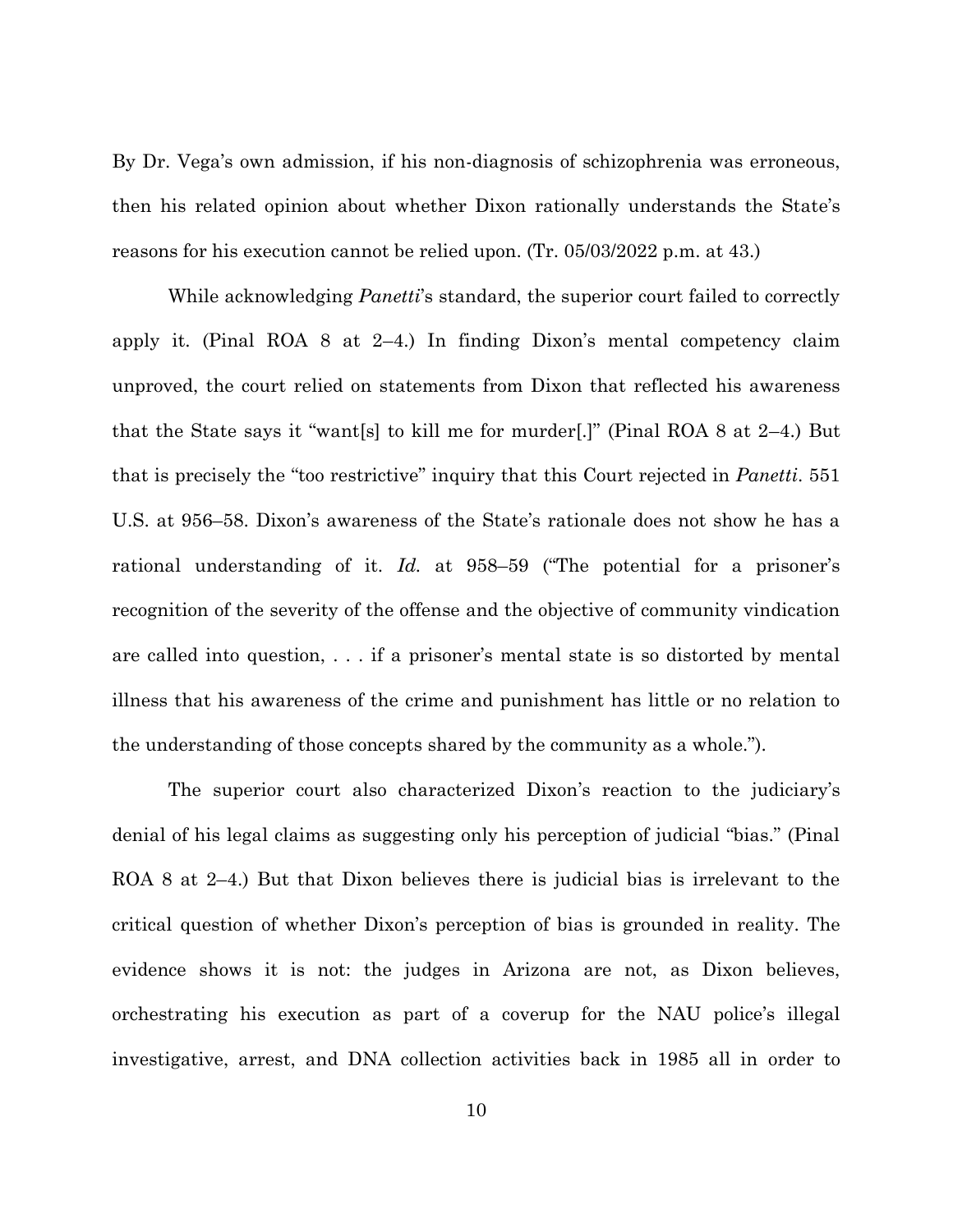protect the NAU police and government entities from the embarrassment of that exposé. (Hearing Ex. 2 at 3–4; Tr. 05/03/2022 a.m. at 89; Tr. 05/03/2022 p.m. at 44– 45.) Both experts agreed that Dixon has a delusional notion that the judicial system and actors in it are conspiring to deny his claim against the NAU police despite knowing it is meritorious in order to protect the government from embarrassment. (Tr. 05/03/2022 a.m. at 69; 05/02/2022 p.m. at 24; Hearing Ex. 31, Vega Report at 6.)

As discussed elsewhere, the superior court found that Dixon proved by clear and convincing evidence that he has paranoid schizophrenia. (Pinal ROA 8 at 2.) However, it dismissed the unrefuted medical evidence of Dixon's psychotic delusional thought process resulting therefrom as only "arguably delusional" and merely reflective of Dixon's "favored legal theory." (Pinal ROA 8 at 2–3.) Again, Dixon does have a favored legal theory, but that alone begs the relevant question: whether that theory is grounded in a serious mental illness which impairs Dixon's rational understanding of the reasons for his execution. *Panetti* required the superior court to focus on that question.

The superior court should have assessed Dixon's mental competency within the framework of his schizophrenic illness and the psychotic delusions to which it characteristically gives rise. *Id.* at 960 ("The beginning of doubt about competence in a case like petitioner's is not a misanthropic personality or an amoral character. It is a psychotic disorder."). Applying *Panetti*'s framework here, the superior court failed to assess how Dixon's favored legal theory is inextricably linked to his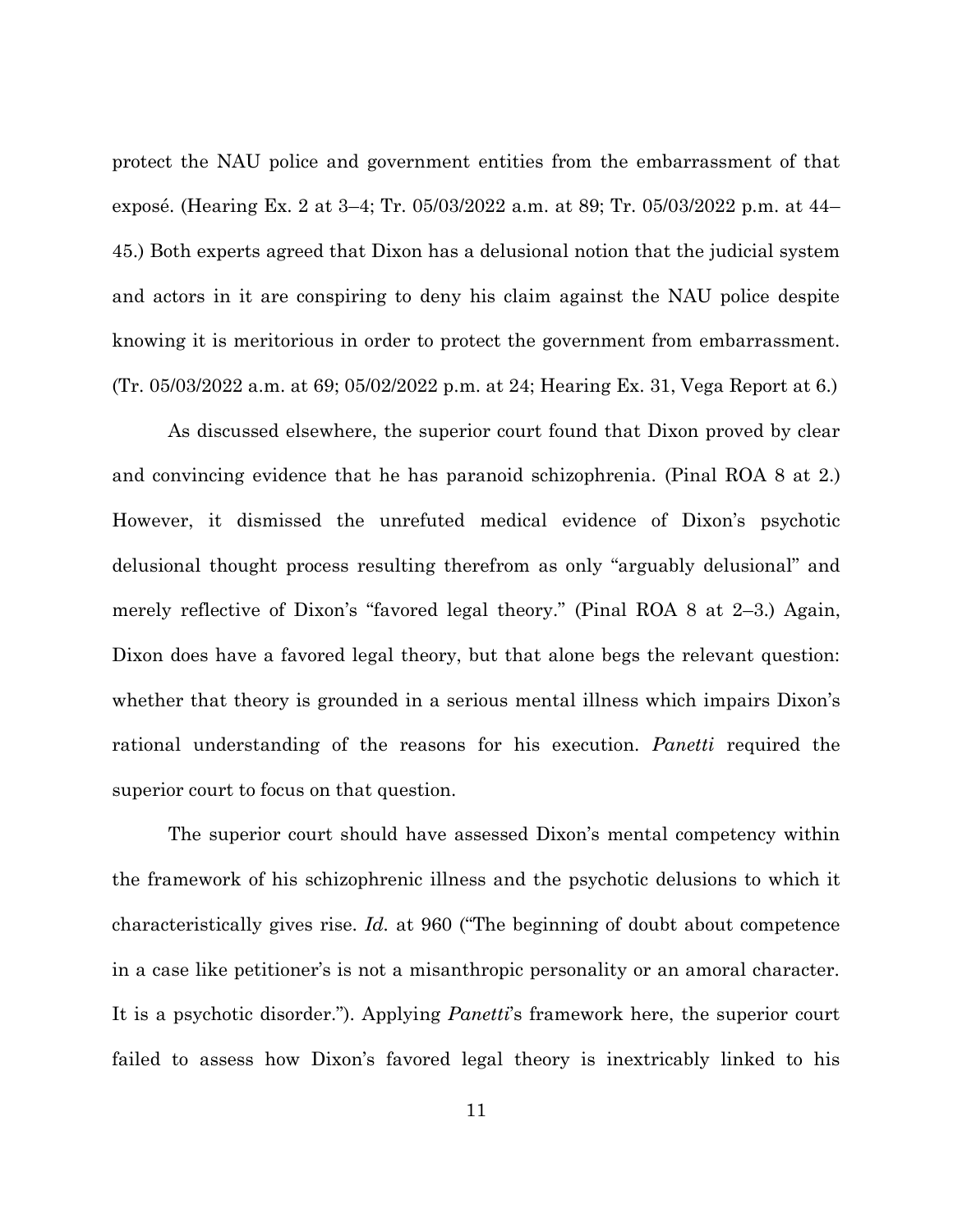delusional psychotic driven belief that, "[t]hey say they want to kill me because I killed someone. But I know that they want to kill me because they don't want to be embarrassed"—that is, embarrassed by the exposé that the NAU police in 1985 acted without statutory jurisdiction by arresting him in an unrelated criminal case, investigating, and collecting his DNA. (Tr. 05/03/2022 a.m. at 62–66; *see also* Hearing Ex. 31 at 6.) Under *Panetti*, "the legal inquiry concerns whether these delusions can be said to render Dixon incompetent." *Id.* at 956. The evidence before the superior court shows that it does.

In sum, the superior court contravened and unreasonably applied *Panetti*, ignored evidence in the record before it demonstrating that Dixon experiences delusions as a result of his paranoid schizophrenic illness that prevent him from rationally understanding why he is being executed, and made findings—including as to the "persuasive[ness]" of observations offered by Dr. Vega—that are flatly contradicted by the record and the court's finding that Dr. Vega's opinion that Dixon does not have schizophrenia was not credible. (*See* Pinal ROA 8 at 2.) In doing so, the state court relied on an expert who misunderstood the competency standard under *Panetti*; who disregarded the DSM-5 definitions for schizophrenia, delusions, persecutory delusions, and antisocial personality disorder in favor of his own more restrictive and made up definitions; and who also admitted to not reading the very documentary evidence on which he based his ultimate opinion. Consequently, the state court's rejection of Dixon's *Ford* claim contravened and unreasonably applied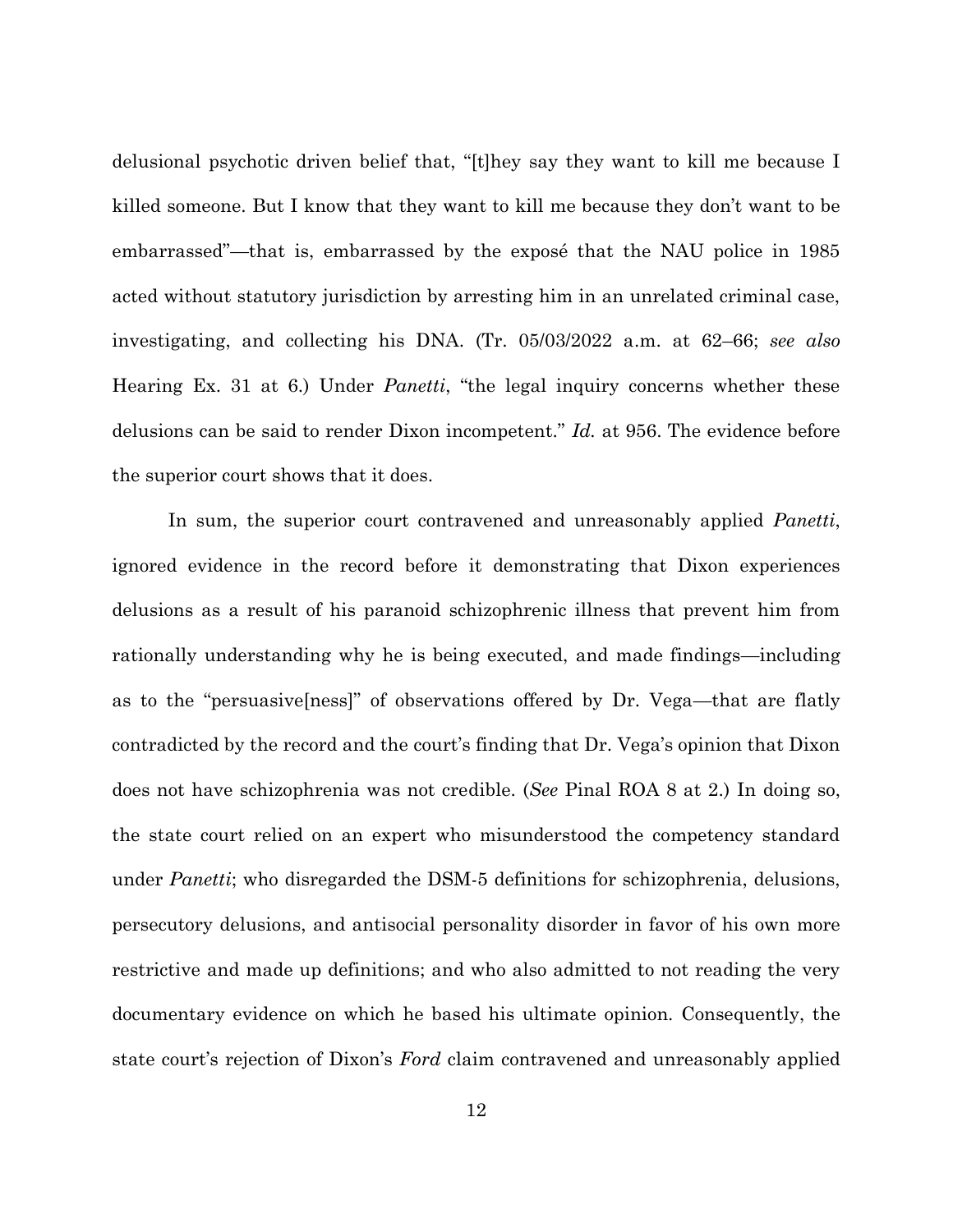clearly established federal law, and was based on unreasonable factual determinations. 28 U.S.C. § 2254(d)(1), (2).

For those reasons, which are elaborated on in Dixon's petition for a writ of certiorari, he has made a strong showing that he is likely to succeed on the merits of his *Ford* claim and obtain habeas relief from his unconstitutional warrant of execution.

## **B. The balance of harm weighs in Dixon's favor**

The second and third factors—whether the applicant will be irreparably injured absent a stay and whether issuance of the stay will substantially injure the other parties interested in the proceeding—weigh in Dixon's favor. Undeniably, Dixon will suffer irreparable harm if the execution is not stayed until his petition for a writ of certiorari is considered. If this Court does not stay issue a stay, Dixon will be executed without the opportunity to fully litigate his meritorious constitutional claim: that he is insane within the meaning of *Ford* and cannot be constitutionally executed. That is an "irremediable" harm because an "execution is the most irremediable and unfathomable of penalties." *Ford*, 477 U.S. at 411; *see also Wainwright v. Booker*, 473 U.S. 935, 935 n.1 (1985) (Powell, J., concurring) (recognizing that irreparable harm "is necessarily present in capital cases").

Allowing the State of Arizona to execute Dixon while his petition is pending risks "effectively depriv[ing] this Court of jurisdiction to consider the petition for writ of certiorari." *Garrison v. Hudson*, 468 U.S. 1301, 1302 (1984). Because "'the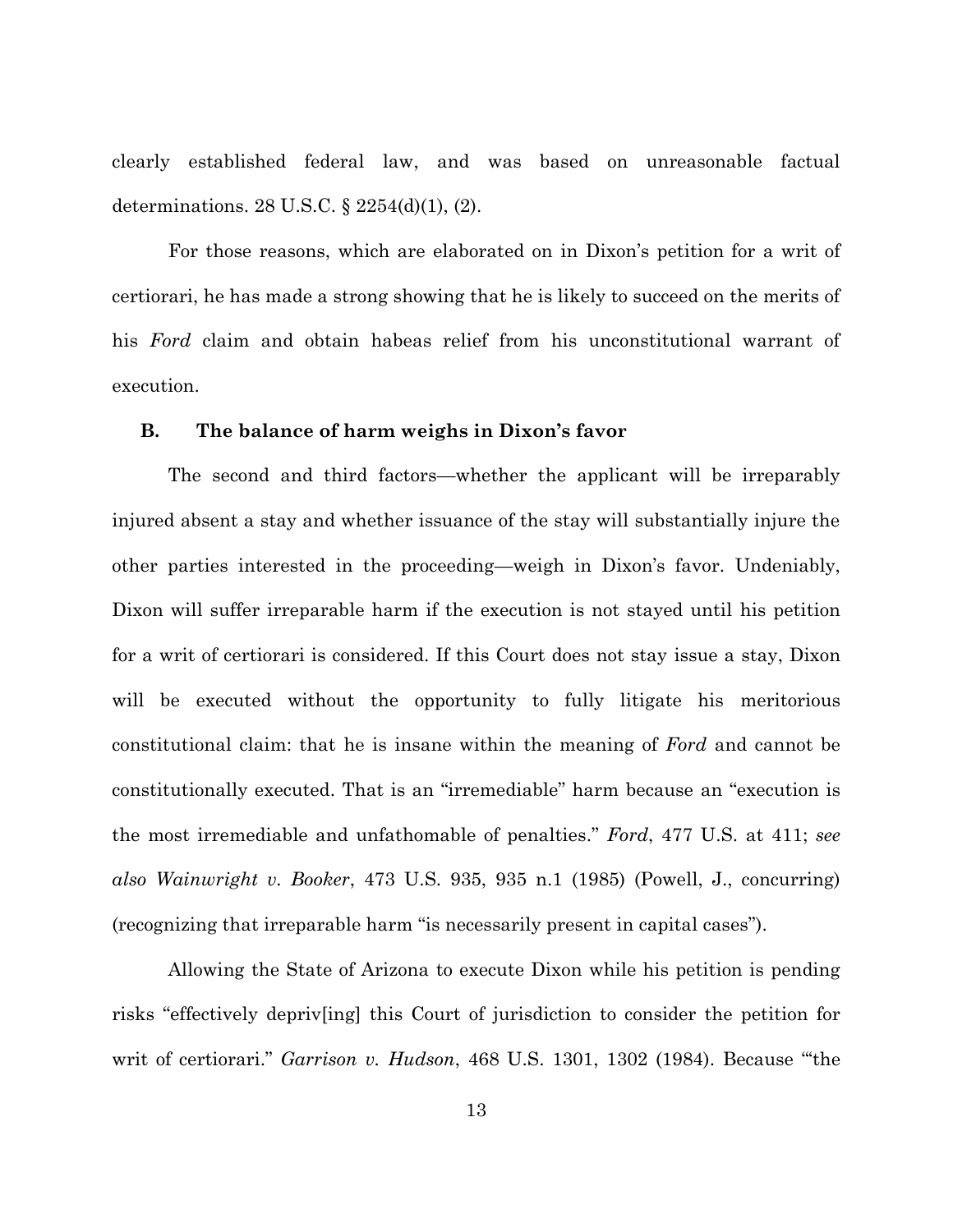normal course of appellate review might otherwise cause the case to become moot,' . . . issuance of a stay is warranted." *Id.* at 1302 (quoting *In re Bart*, 82 S. Ct. 675, 676 (1962) (Warren, C.J., in chambers)).

Turning to the third factor, a stay will not substantially injure the opposing party. Dixon acknowledges that the State has a "strong interest in proceeding with its judgment." *Beardslee v. Woodford*, 395 F.3d 1064, 1068 (9th Cir. 2005). However, he could not have brought his *Ford* claim until his execution became imminent. *See* I, 551 U.S. at 947 ("[W]e have confirmed that claims of incompetency to be executed remain unripe at early stages of the proceedings."); *Stewart v. Martinez-Villareal*, 523 U.S. 637, 645 (1998) (competency claim necessarily unripe until state issued warrant of execution). It is beyond dispute that Dixon has diligently and expeditiously litigated his *Ford* claim. A brief stay of execution to accurately determine whether Dixon's mental competency to be executed was constitutionally considered by the state court, in accordance with this Court's precedent, prevents the State from committing an illegality. The State cannot claim harm for having to follow the law. This Court has held "that the Eighth Amendment prohibits a State from carrying out a sentence of death upon a prisoner who is insane." *Ford*, 477 U.S. at 409–10. In so holding the Court reasoned that it "is no less abhorrent today than it has been for centuries to exact in penance the life of one whose mental illness prevents him from comprehending the reasons for the penalty or its implications." *Id.* at 417.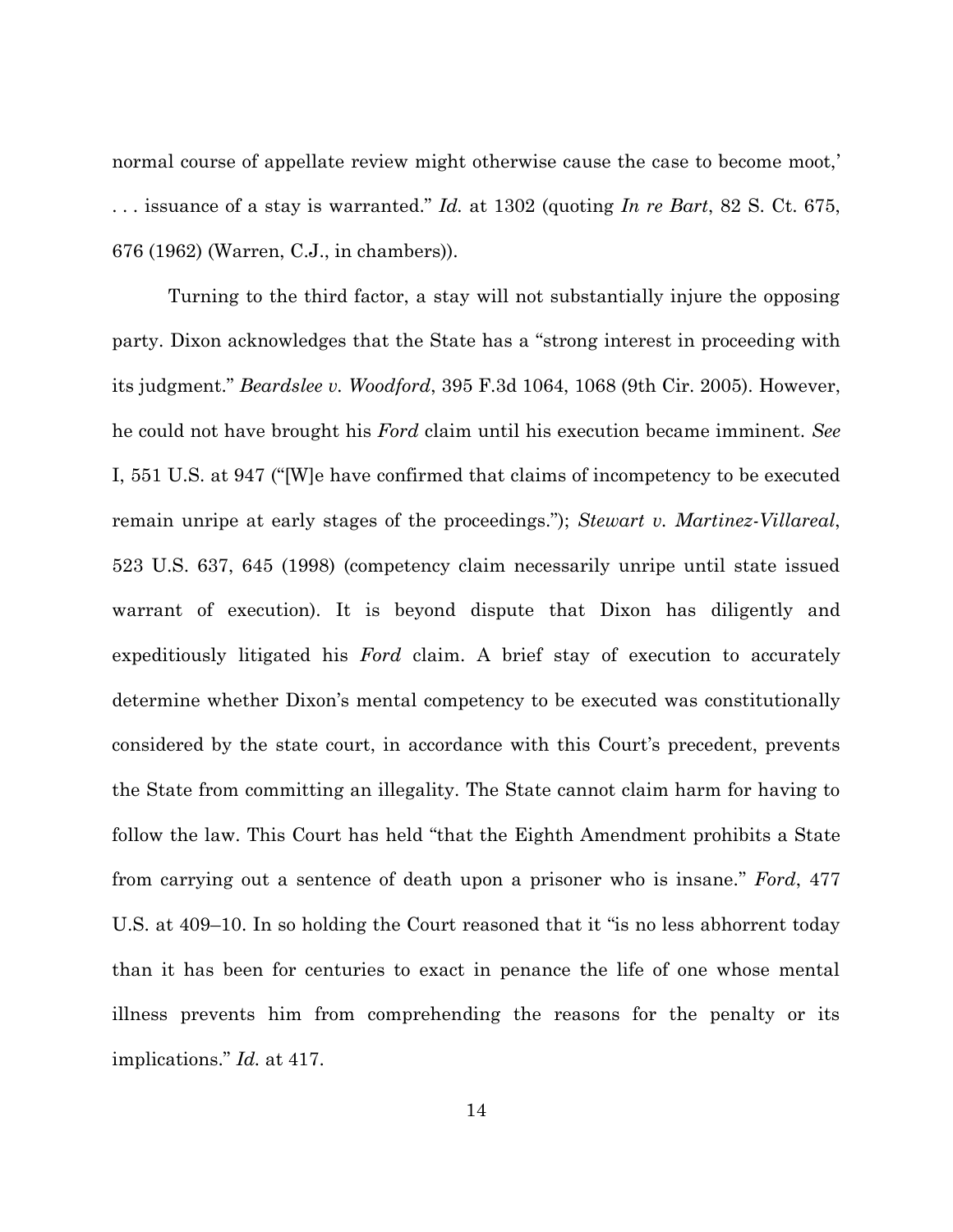## **C. A stay of execution will serve the public interest**

Finally, a stay here would further the public interest, which is served by enforcing constitutional rights and by the prompt and accurate resolution of disputes regarding constitutional rights. *See Cooey v. Taft*, 430 F. Supp. 2d 702, 708 (S.D. Ohio 2006) ("[T]he public interest has never been and could never be served by rushing to judgment at the expense of a condemned inmate's constitutional rights.") This Court has recognized that "the objective of community vindication" in imposing a death sentence is called into question where an individual's mental state is so distorted "that his awareness of the crime and punishment has little or no relation to the understanding of those concepts shared by the community as a whole." *Panetti*, 551 U.S. at 959. The execution of a mentally incompetent person "serves no retributive purpose." *Id.* at 933. It "simply offends humanity." *Id.* at 958 (quoting *Ford*, 477 U.S. at 407–08). A stay of execution, therefore, will serve the strong public interest—an interest the State shares—in administering capital punishment in a manner consistent with the Constitution.

#### **CONCLUSION**

The State of Arizona is set to execute a 66-year-old legally blind man of Native American ancestry who has indisputably suffered from a psychotic disorder for more than 40 years and who has presented overwhelming evidence to the state court that he is mentally incompetent to be executed under *Ford*. For the reasons stated above, Dixon respectfully requests that the Court stay his execution so that